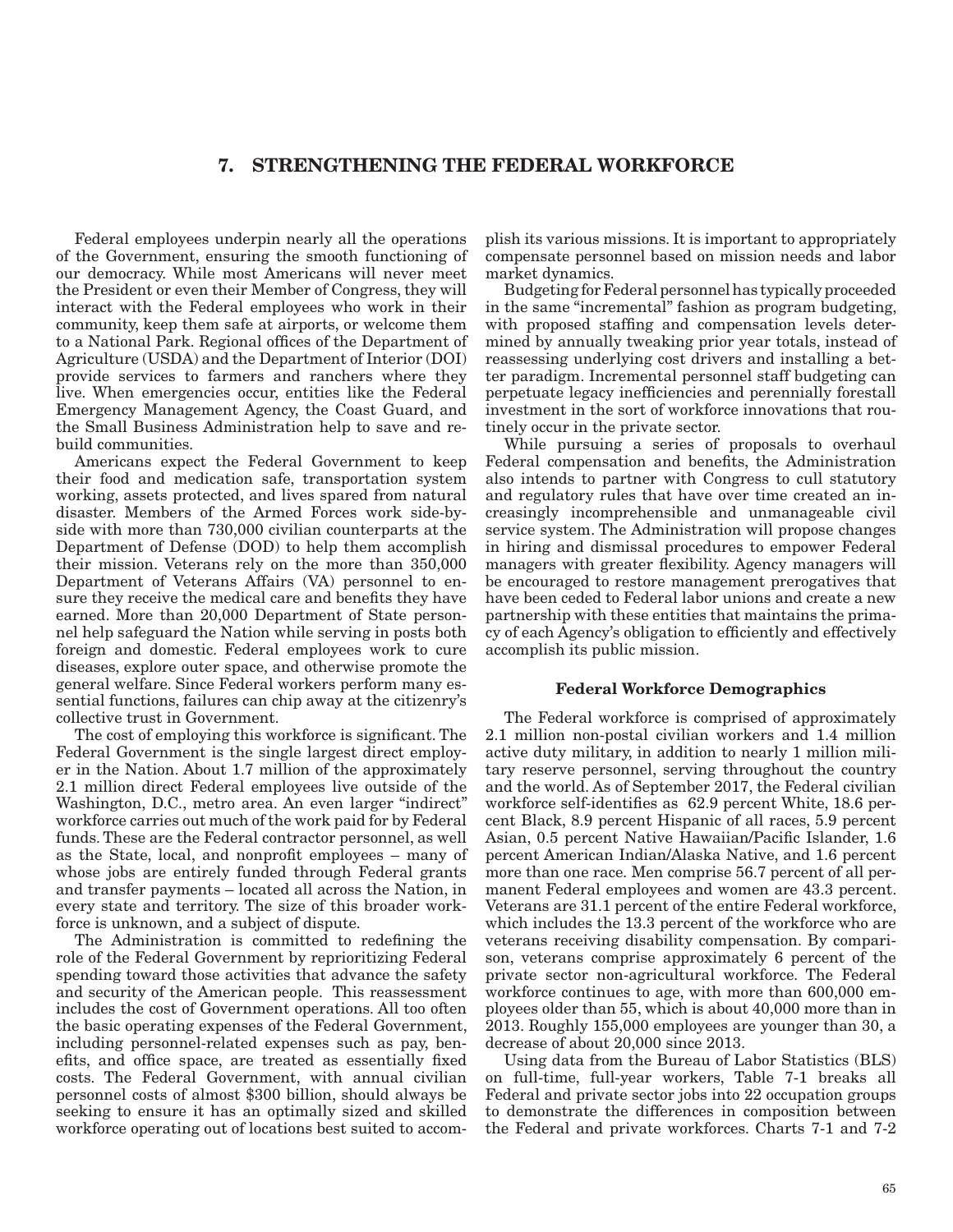

# **Chart 7-1. Masters Degree or Above By Year for Federal and Private Sectors**

**Source:** 1992-2017 Current Population Survey, Integrated Public Use Microdata Series.

**Notes:** Federal excludes the military and Postal Service, but includes all other Federal workers. Private Sector excludes the self-employed. Neither category includes State and local government workers. Large firms have at least 1,000 workers. This analysis is limited to full-time, full-year workers, i.e. those with at least 1,500 annual hours of work and presents five-year averages. Industry is from the year preceding the year on the horizontal axis.





**Source:** 1992-2017 Current Population Survey, Integrated Public Use Microdata Series.

**Notes:** Federal excludes the military and Postal Service, but includes all other Federal workers. Private Sector excludes the self-employed. Neither category includes State and local government workers. Large firms have at least 1,000 workers. This analysis is limited to full-time, full-year workers, i.e. those with at least 1,500 annual hours of work and presents five-year averages. Industry is from the year preceding the year on the horizontal axis.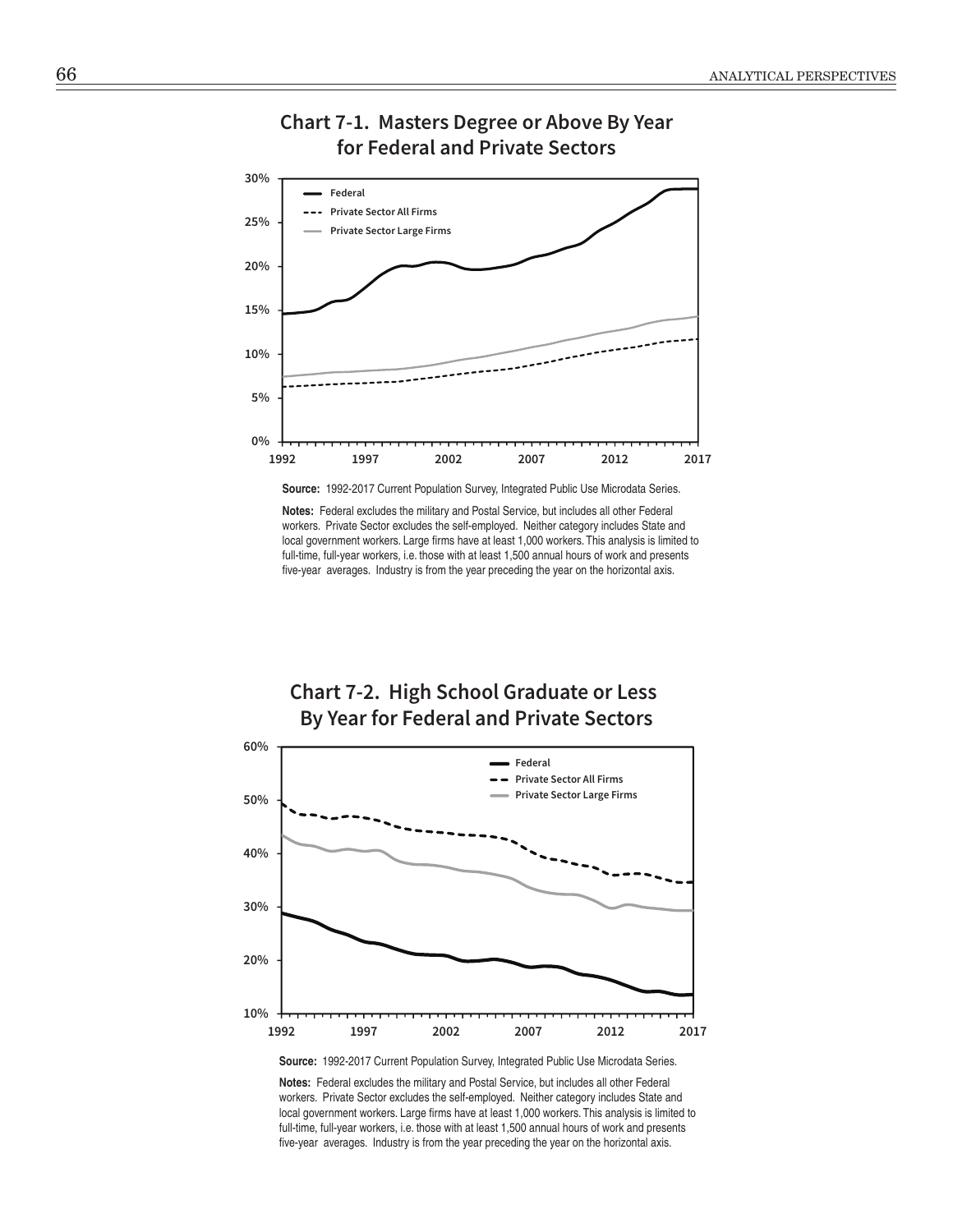present trends in educational levels for the Federal and private sector workforces over the past two decades. Chart 7-3 shows the trends in average age in both the Federal and private sectors.

When the Administration prepared its Budget request, it did not set specific full-time equivalent (FTE) levels for each Agency. While many agencies plan to reduce FTEs, in some cases, the Administration seeks to increase the workforce. Table 7-2 shows actual Federal civilian FTE levels in the Executive Branch by Agency for 2016 and 2017, with estimates for 2018 and 2019. At the time the Budget was prepared, funding provided for the 2018 annual appropriations bills were operating under a continuing resolution, and FTE estimates reflect this funding. Actual 2018 FTE levels are likely to be different, to account for final appropriations, administrative decisions within agencies, and other factors. Chart 7-4 broadly shows the trends in personnel as a percent of the population in the Federal security related agencies (inclusive of the Departments of Defense, Homeland Security, Justice, State, and Veterans Affairs) and non-security agencies, in comparison to State and local governments and the private sector.

## A System Whose Time Has Come - And Gone

Today's Federal personnel system is a relic of an earlier era. The Federal civil service is mired in a job system largely codified in 1949, when the General Schedule (GS) classification system was first created. About two-thirds of Federal civilian employees continue to work under the GS. This antiquated structure hinders the Federal Government's ability to accomplish its mission. The mission and required skills have changed, but the system has not. The competitive personnel system that Civil Service Commissioner Theodore Roosevelt envisioned to elevate the country has fallen into disrepute, criticized from most quarters as a compliance-oriented regime that ill-serves Federal managers, employees, or the Nation at large.

"No Time to Wait," a clarion call to civil service reform, was issued last year by the National Academy of Public Administration. That report questioned whether a "onesize fits all" Federal personnel system is necessary or even effective. The Government Accountability Office regularly includes human capital management on its semiannual High-Risk list of pressing problems facing the Federal Government. The inadequacies of the civil service are chronicled in scores of books and articles. The consensus is that the status quo is unacceptable, and an underlying cause of an array of Government failures rooted in an inability to recruit and manage people.

Back in 2002, the Office of Personnel Management (OPM) issued "A Fresh Start for Federal Pay," a white paper critiquing the Government's pay and job evaluation system as a "system whose time has come - and gone." The paper points out that the workforce "is no longer a government of clerks." It describes the pay system as insensitive to both market forces and individual performance. Fifteen years later, little has changed systemically. When pressing needs arise, statutory fixes are devised to bypass the existing system. Such laws typically allow specific agen-

## Table 7-1. OCCUPATIONS OF FEDERAL AND **PRIVATE SECTOR WORKFORCES**

(Grouped by Average Private Sector Salary)

|                                                                  | Percent            |                              |  |  |
|------------------------------------------------------------------|--------------------|------------------------------|--|--|
| <b>Occupational Groups</b>                                       | Federal<br>Workers | Private<br>Sector<br>Workers |  |  |
| <b>Highest Paid Occupations Ranked by Private Sector Salary:</b> |                    |                              |  |  |
|                                                                  | 2.3%               | 0.6%                         |  |  |
|                                                                  | 4.4%               | 1.9%                         |  |  |
|                                                                  | 5.1%               | 0.7%                         |  |  |
|                                                                  | 12.1%              | 14.0%                        |  |  |
|                                                                  | 2.2%               | 0.5%                         |  |  |
|                                                                  | $7.4\%$            | 6.4%                         |  |  |
|                                                                  | 16.0%              | 9.1%                         |  |  |
|                                                                  | 6.4%               | 2.7%                         |  |  |
|                                                                  | 1.2%               | 0.3%                         |  |  |
|                                                                  | 57.1%              | 36.2%                        |  |  |
| Medium Paid Occupations Ranked by Private Sector Salary:         |                    |                              |  |  |
| Sales including real estate, insurance agents                    | 1.1%               | 6.1%                         |  |  |
|                                                                  | 3.2%               | 4.5%                         |  |  |
|                                                                  | 1.6%               | 3.1%                         |  |  |
|                                                                  | 8.8%               | 0.7%                         |  |  |
|                                                                  | 2.3%               | 5.7%                         |  |  |
|                                                                  | 1.6%               | 0.6%                         |  |  |
|                                                                  | 0.9%               | 3.3%                         |  |  |
|                                                                  | 3.1%               | 9.7%                         |  |  |
|                                                                  | 13.2%              | 10.5%                        |  |  |
|                                                                  | 2.6%               | 7.5%                         |  |  |
|                                                                  | 38.2%              | 51.6%                        |  |  |
| Lowest Paid Occupations Ranked by Private Sector Salary:         |                    |                              |  |  |
|                                                                  | 2.5%               | 5.8%                         |  |  |
|                                                                  | 1.4%               | 2.3%                         |  |  |
|                                                                  | 0.8%               | 4.0%                         |  |  |
| Total Percentage                                                 | 4.7%               | 12.2%                        |  |  |

Source: 2013-2017 Current Population Survey, Integrated Public Use Microdata Series. Notes: Federal workers exclude the military and Postal Service, but include all other Federal workers in the Executive, Legislative, and Judicial Branches. However, the vast majority of these employees are civil servants in the Executive Branch. Private sector workers exclude the self-employed. Neither category includes state and local government workers. This analysis is limited to full-time, full-year workers, i.e. those with at least 1,500 annual hours of work.

cies to work around intractable parts of the outdated civil service structure. Chart 7-5 is an OPM mapping of the 15 functions and 54 sub-functions comprising the Federal human capital management system.

Complex and outdated, the laws and regulations governing hiring, performance management, pay, and retirement number in the thousands. The rigidity of the system requires human resources specialists to focus on rule-based compliance instead of achieving the best hires. This is in part due to the reality that the civil service system was conceived at a time when the Nation's workforce was much more static than it is today, with employees typically staying with the same job for decades.

The Civil Service Reform Act of 1978 turns 40 this year. It is time to reconsider where that law has succeeded and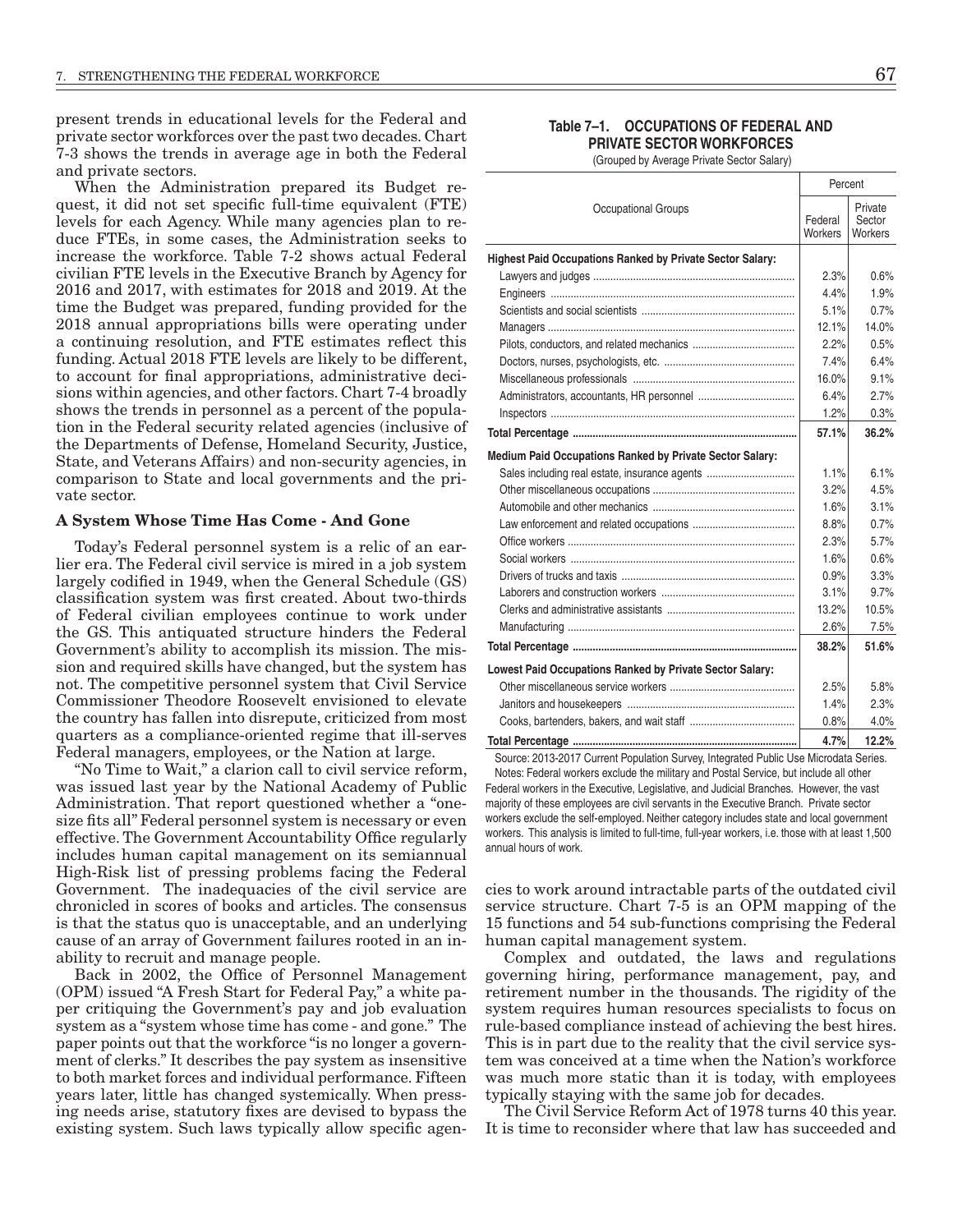|                                            | Actual  |       | Estimate |       | Change: 2018 to 2019     |          |
|--------------------------------------------|---------|-------|----------|-------|--------------------------|----------|
| Agency                                     | 2016    | 2017  | 2018     | 2019  | <b>FTE</b>               | Percent  |
| <b>Cabinet agencies:</b>                   |         |       |          |       |                          |          |
|                                            | 86.8    | 87.3  | 88.7     | 80.9  | $-7.8$                   | $-8.8%$  |
|                                            | 40.3    | 40.9  | 42.6     | 51.7  | 9.1                      | 21.3%    |
|                                            | 725.3   | 726.2 | 741.5    | 744.5 | 3.0                      | 0.4%     |
|                                            | 4.1     | 4.1   | 3.9      | 3.9   | $\overline{\phantom{0}}$ | $-1.1%$  |
|                                            | 14.9    | 14.7  | 15.4     | 15.1  | $-0.2$                   | $-1.4%$  |
|                                            | 72.6    | 74.1  | 75.5     | 74.9  | $-0.6$                   | $-0.8%$  |
|                                            | 183.5   | 182.4 | 182.0    | 195.0 | 13.0                     | 7.2%     |
|                                            | 8.0     | 7.9   | 7.7      | 7.5   | $-0.2$                   | $-2.6%$  |
|                                            | 64.2    | 64.9  | 64.4     | 59.8  | $-4.6$                   | $-7.1%$  |
|                                            | 114.9   | 118.2 | 117.1    | 116.8 | $-0.3$                   | $-0.3%$  |
|                                            | 16.5    | 16.2  | 15.7     | 15.8  |                          | 0.3%     |
|                                            | 32.1    | 27.6  | 25.7     | 25.5  | $-0.2$                   | $-0.6%$  |
|                                            | 54.3    | 54.7  | 55.1     | 54.7  | $-0.4$                   | $-0.7%$  |
|                                            | 93.4    | 92.5  | 90.0     | 88.3  | $-1.8$                   | $-1.9%$  |
|                                            | 345.1   | 351.6 | 359.3    | 366.3 | 7.0                      | 1.9%     |
| Other agencies-excluding Postal Service:   |         |       |          |       |                          |          |
|                                            | 1.6     | 1.7   | 1.6      | 1.6   |                          | 0.3%     |
|                                            | 1.6     | 1.7   | 1.8      | 1.8   |                          | 0.9%     |
|                                            | 21.8    | 21.7  | 21.6     | 21.6  |                          |          |
|                                            | 14.7    | 14.8  | 15.4     | 11.6  | $-3.8$                   | $-24.6%$ |
|                                            | 2.2     | 2.1   | 2.1      | 2.0   | $-^*$                    | $-0.8%$  |
|                                            | 1.6     | 1.5   | 1.4      | 1.4   | .                        |          |
|                                            | 6.5     | 6.1   | 6.4      | 6.4   | $-0.1$                   | $-1.0%$  |
|                                            | 1.2     | 1.1   | 1.1      | 1.1   | .                        |          |
|                                            | 11.2    | 11.5  | 11.7     | 11.9  | 0.2                      | 1.5%     |
|                                            | 5.7     | 5.6   | 5.5      | 5.1   | $-0.3$                   | $-6.3%$  |
|                                            | 17.1    | 17.2  | 17.3     | 17.2  | $-0.1$                   | $-0.3%$  |
|                                            | 2.9     | 2.9   | 2.8      | 2.7   | $-0.1$                   | $-3.0%$  |
|                                            | 1.2     | 1.2   | 1.2      | 1.2   | –*                       | $-1.2%$  |
|                                            | 1.5     | 1.5   | 1.3      | 1.2   | $-0.1$                   | $-7.2%$  |
|                                            | 1.4     | 1.4   | 1.4      | 1.4   | .                        |          |
|                                            | 3.5     | 3.2   | 3.4      | 3.3   | $-0.1$                   | $-4.4%$  |
|                                            | 5.1     | 5.5   | 5.9      | 5.8   | $-0.1$                   | $-2.3%$  |
|                                            | 4.6     | 4.6   | 4.5      | 4.5   | $-0.1$                   | $-1.4%$  |
|                                            | 3.2     | 3.4   | 3.2      | 3.3   |                          | 0.5%     |
|                                            | 4.9     | 5.0   | 5.2      | 5.2   | –*                       | $-0.1%$  |
|                                            | 63.7    | 61.4  | 61.5     | 60.8  | $-0.8$                   | $-1.2%$  |
|                                            | 10.7    | 10.1  | 10.0     | 9.9   | $-0.1$                   | $-1.1%$  |
|                                            | 13.4    | 13.5  | 13.9     | 13.4  | $-0.5$                   | $-3.7%$  |
| Total Executive Branch civilian employment | 2.057.3 | 20021 | 20851    | 20952 | 101                      | 0.5%     |

## Table 7-2. FEDERAL CIVILIAN EMPLOYMENT IN THE EXECUTIVE BRANCH

(Civilian employment as measured by full-time equivalents (FTE) in thousands, excluding the Postal Service)

\*50 or less.

where it has failed. The private sector continually finds new ways to evolve human capital management programs to maximize the return from their most valuable asset: their people. The Federal Government should do no less.

## **Federal Workforce Compensation Reform**

The civil service salary schedules present an incomplete portrait of Federal pay. Private sector best practice focuses on total compensation, which includes both salary and benefits. Total Federal compensation is summarized in Table 7-3. A Congressional Budget Office (CBO) report issued in April 2017 found that, based on observable characteristics, Federal employees on average received a combined 17 percent higher wage and benefits package than the private sector average over the 2011-2015 period. The disparity is overwhelmingly on the benefits side: CBO found that Federal employees receive on average 47 percent higher benefits and 3 percent higher wages than counterparts in the private sector. These gaps result from disproportion-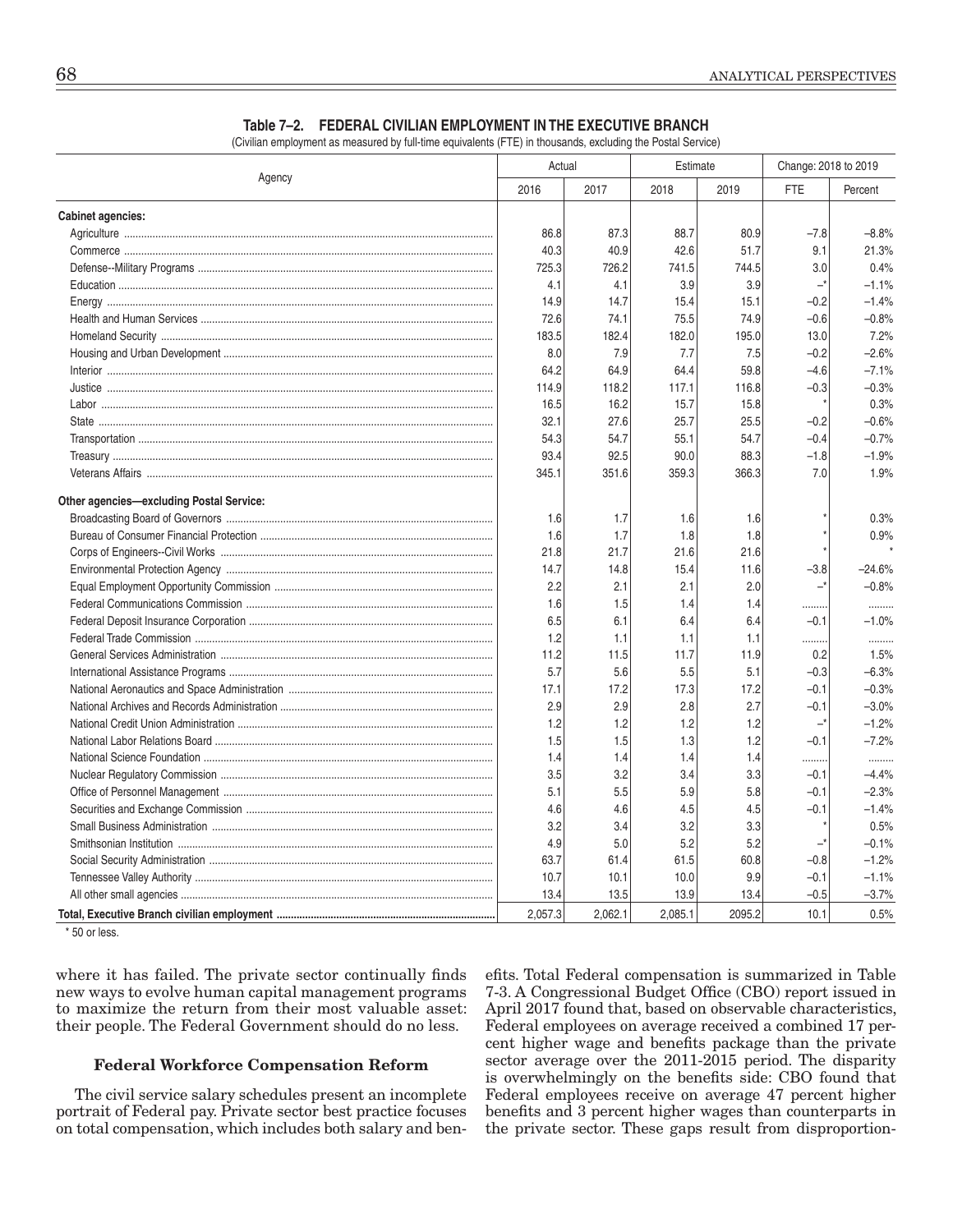#### Change: 2018 to 2019 Description 2017 Actual 2018 Estimate 2019 Estimate **Dollars** Percent **Civilian Personnel Costs: Executive Branch (excluding Postal Service):** 190.243 194.656 198.507 3.851  $2.0%$ 82,938 84,587 85,767 1,180 1.4% 273,181 279,243 284,274 5,031 1.8% **Postal Service:** 37.265 37,328 37.978 650 1.7% 13.541 18.113 13.863  $-4.250$  $-23.5%$ **Subtotal** 55,441 51,841  $-3,600$ 50,806  $-6.5%$ Legislative Branch: 2.234 2.354 120  $5.4%$ 2.177 690 699 766 67  $9.6%$ 2,867 2,933  $3,120$ 187  $6.4%$ **Judicial Branch:**  $3.5%$ 3.207 3.304 3.420 116 1,069 1,101 1,116 15 1.4% 4,276 4,405 4,536 131  $3.0%$ 331,130 342,022 343,771 1,749  $0.5%$ **Military Personnel Costs: Department of Defense-Military Programs:** 97.263 105,038  $3.8%$ 101 203 3.835 43,775 47,038 51,595 4,557 9.7% 148,241 141,038 156,633 8,392 5.7% All other Executive Branch uniform personnel: 3.381 3.387 3.534 147  $4.3%$ **Benefits** 715 741 749  $\beta$  $1.1%$ 4,096 4,128 4,283 Subtotal and the state of the state of the state of the state of the state of the state of the state of the state of the state of the state of the state of the state of the state of the state of the state of the state of t 155  $3.8%$ 145,134 152,369 160,916 8,547  $5.6%$ 476,264 494,391 504,687 10,296  $2.1%$ **ADDENDUM Former Civilian Personnel:** Pensions ...................... 85.200 86.443 89.861 3.418  $4.0%$ 12,654 12,917 13,642 725 5.6% 43 44 45 2.3% 97,897 103,548 99,404 4,144 4.2% **Former Military Personnel:** Pensions ......................... 59,574 60.912 62.618 1,706 2.8% 10,326 10,905 11,451  $5.0%$ 546 **Subtotal** 69,900 71,817 74,069 2,252  $3.1%$ 177,617 167,797 171,221 6,396  $3.7%$

Table 7-3. PERSONNEL PAY AND BENEFITS

(In millions of dollars)

ately high Federal compensation paid to individuals with a bachelor's degree or less; Federal employees with professional degrees are actually undercompensated relative to private sector peers, in CBO's analysis.

The generous benefits package offered by the Federal Government includes a defined benefit annuity plan and retiree health care benefits - both are increasingly rare in the private sector. The Federal defined benefit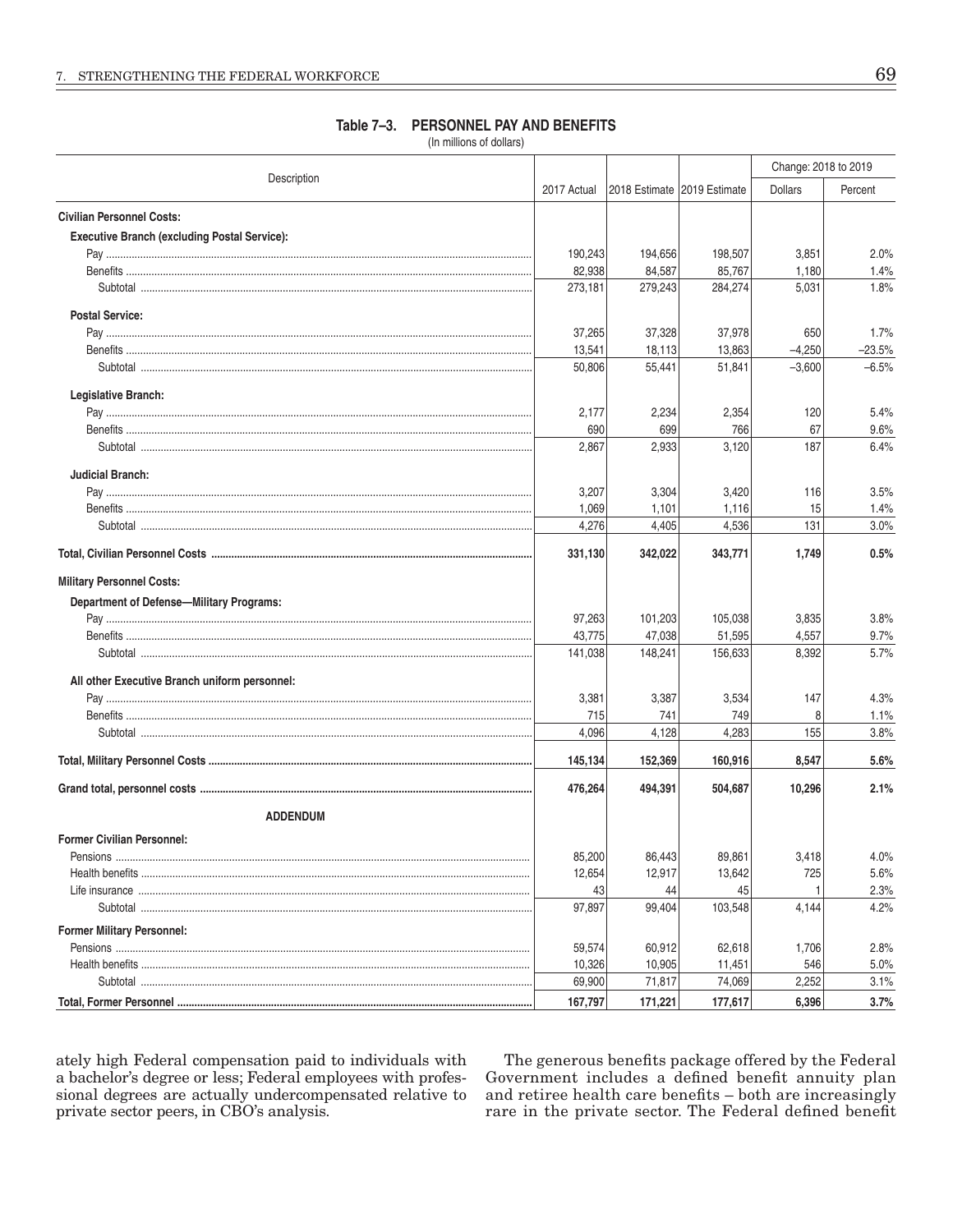

## **Chart 7-3. Average Age by Year for Federal and Private Sectors**

**Source:** 1992-2017 Current Population Survey, Integrated Public Use Microdata Series.

**Notes:** Federal excludes the military and Postal Service, but includes all other Federal workers. Private Sector excludes the self-employed. Neither category includes State and local government workers. Large firms have at least 1,000 workers. This analysis is limited to full-time, full-year workers, i.e. those with at least 1,500 annual hours of work and presents five-year averages. Industry is from the year preceding the year on the horizontal axis.

plan, according to CBO, is the single greatest factor contributing to the disparity in total compensation between the Federal and private sector workforce. To better align with the private sector, the Budget reduces

Federal personnel compensation costs, primarily the annuity portion.

 The Budget carries forward several FY 2018 Budget proposals, including: increasing employee payments to the Federal Employee Retirement System (FERS) de-



## **Chart 7-4. Changes from 1975 to 2017 in Employment as a Percent of Population**

**Notes:** Federal excludes the military and Postal Service. Security agencies include the Department of Defense, the Department of Homeland Security, the Department of State, and the Department of Veterans Affairs. Non-Security agencies include the remainder of the Executive Branch. State & Local excludes educational workers.

**Source: Office of Personnel Management and the Bureau of Labor Statistics.**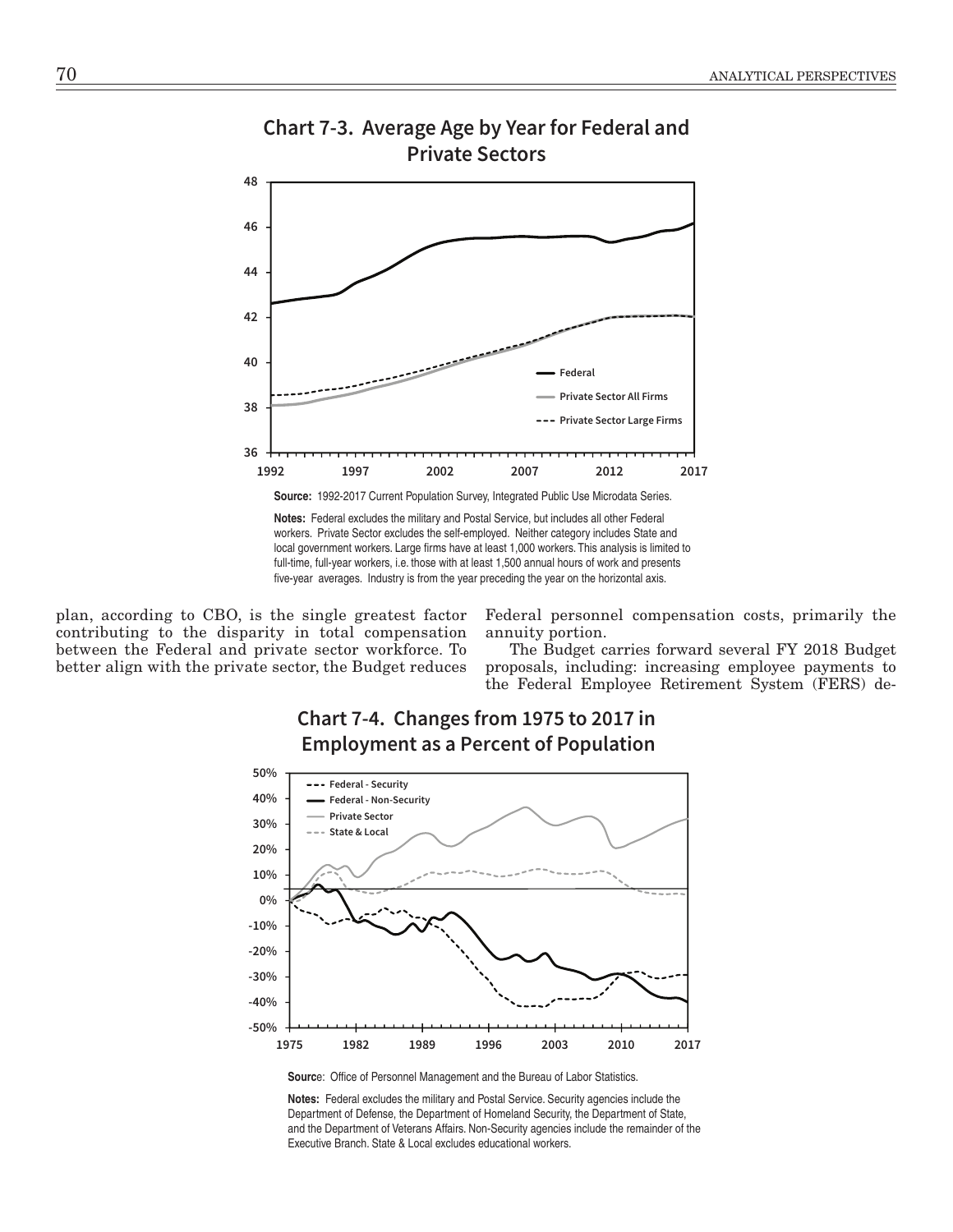Maintained by: HRLOB@opm.gov

# The Human Capital Business Reference Model (HCBRM) functional framework defines Federal Human Capital Management. This map represents the 15 Functions and 54 Sub-functions in the HC lifecycle.

**Chart 7-5** 

|                                                                          |                                                                    |                                                    |                                                                          |                                                    |                                                                                 |                                                      | <b>Federal Talent Management</b>                                 |                                                |                                                                                     |                                                                          |                                       |                                                                        |                                                                        |                                                                            |
|--------------------------------------------------------------------------|--------------------------------------------------------------------|----------------------------------------------------|--------------------------------------------------------------------------|----------------------------------------------------|---------------------------------------------------------------------------------|------------------------------------------------------|------------------------------------------------------------------|------------------------------------------------|-------------------------------------------------------------------------------------|--------------------------------------------------------------------------|---------------------------------------|------------------------------------------------------------------------|------------------------------------------------------------------------|----------------------------------------------------------------------------|
|                                                                          |                                                                    | <b>Government-Wide</b>                             |                                                                          |                                                    |                                                                                 | Enabling                                             |                                                                  |                                                | <b>Employee Lifecycle</b>                                                           |                                                                          |                                       |                                                                        | Supporting                                                             |                                                                            |
| F1<br><b>Federal</b><br><b>Human Capital Oversight and</b><br>Leadership | F <sub>2</sub><br>Federal<br><b>Evaluation</b>                     | F <sub>3</sub><br><b>Federal</b><br><b>Vetting</b> | <b>F4 Federal</b><br><b>Benefits</b>                                     | <b>F5 Federal</b><br><b>Retirement</b>             | A1<br><b>Agency Human</b><br>Capital<br>Strategy,<br>Policies, and<br>Operation | A10<br>Agency<br><b>Human Capital</b><br>Evaluation  | A2<br><b>Talent</b><br><b>Acquisition</b>                        | A <sub>3</sub><br><b>Talent</b><br>Development | A <sub>4</sub><br>Employee<br>Performance<br>Management                             | A5<br>Compensation<br>and Benefits                                       | A6<br>Separation<br>and<br>Retirement | A7<br>Employee<br><b>Relations and</b><br><b>Continuous</b><br>Vetting | A8<br>Labor<br><b>Relations</b>                                        | A <sub>9</sub><br>Workforce<br>Analytics and<br>Employee<br><b>Records</b> |
| F1.1<br>Federal<br>Human Capita<br>Regulation and<br>Policy              | F2.1<br>Human Capital<br>Strategic and<br>Operational<br>Oversight | F3.1<br>Vetting<br>Oversight                       | F4.1 Benefit<br>Program<br>Standards and Administration<br>and Oversight | F5.1<br>Pre-<br>Retirement<br>Activities           | A1.1<br>Workforce<br>Planning                                                   | A10.1<br>Human Capital<br>Programmatic<br>Evaluation | A2.1<br>Talent<br>Acquisition<br>Management                      | A3.1<br>Talent<br>Development<br>Planning      | A4.1<br>Employee<br>Performance<br>Management                                       | A5.1<br>Compensation<br>Management                                       | A6.1<br>Separation<br>Counseling      | A7.1<br>Employee<br>Accountability<br>for Conduct                      | A8.1<br>Labor<br>Management<br>Relations                               | A9.1<br>Employee<br>Inquiry<br>Processing                                  |
| F1.2<br>Human Capital<br>Service<br>Delivery<br>Model                    | F2.2<br>Evaluation                                                 | F3.2<br>Human Capital Suitability and<br>Fitness   | F4.2 Benefits<br>Enrollment                                              | F5.2<br>Retirement<br><b>Case Planning</b>         | A1.2<br>Human Capital<br>Strategy                                               |                                                      | A2.2<br>Candidate<br>Sourcing and<br>Recruitment                 | A3.2<br>Talent<br>Development<br>and Training  | A4.2<br>Recognition<br>Management                                                   | A5.2<br>Work Schedule Retirement<br>and Leave<br>Management              | A6.2<br>Planning and<br>Processing    | A7.2<br>Employee<br>Accountability<br>for Performance                  | A8.2<br>Negotiated<br>Grievances<br>and Third-<br>Party<br>Proceedings | A9.2<br>Employee<br>Research                                               |
|                                                                          | F2.3<br>Human Capital<br>Agency<br>Guidance and<br>Evaluation      | F3.3<br>Credentialing                              | F4.3 Agency<br>Benefits<br>Counseling                                    | F5.3<br>Post-<br>Retirement<br>Customer<br>Service | A1.3<br>Position<br>Classification<br>and Position<br>Management                |                                                      | A2.3<br>Candidate<br>Assessment<br>and Selection                 | A3.3<br>Learning<br>Administration             | A4.3<br>Performance<br>Appraisal<br>System<br>Certification<br>for SES and<br>SL/ST | A5.3<br><b>Benefits</b><br>Management                                    |                                       | A7.3<br>Administrative<br>Grievances and<br>Third-Party<br>Proceedings | A8.3<br>Collective<br>Bargaining                                       | A9.3<br>Workforce and<br>Performance<br>Analytics                          |
|                                                                          |                                                                    | F3.4<br>Background<br>Investigation<br>Operations  | F4.4<br>Miscellaneous<br><b>Benefits</b>                                 |                                                    | A1.4<br>Diversity and<br>Inclusion                                              |                                                      | A2.4<br>Applicant<br>Screening.<br>Reciprocity.<br>Investigation |                                                |                                                                                     | A5.4<br>Work-Life<br>Wellness /<br>Employee<br>Assistance<br>Programming |                                       | A7.4<br>Reasonable<br>Accommodation                                    |                                                                        | A9.4<br>Workforce and<br>Performance<br>Reporting                          |
|                                                                          | F: OPM-specific Functions<br>A: Agency-specific Functions          |                                                    |                                                                          |                                                    | A1.5<br>Employee<br>Engagement                                                  |                                                      | A2.5<br>Vetting<br>Adiudication                                  |                                                |                                                                                     |                                                                          |                                       | A7.5<br>Continuous<br>Vetting                                          |                                                                        | A9.5<br>Employee<br>Records<br>Recordkeeping                               |
|                                                                          | employee lifecycle                                                 | *Federal Talent Management is defined as the       |                                                                          |                                                    |                                                                                 |                                                      | A2.6<br>New Hire In-<br>Processing and<br>Onboarding             |                                                |                                                                                     |                                                                          |                                       |                                                                        |                                                                        | A9.6<br>Employee<br>Records<br>Disclosure                                  |

## Table 7-4. TOTAL FEDERAL EMPLOYMENT

(As measured by Full-Time Equivalents)

|                                             |                |                  |                  | Change: 2018 to 2019 |         |  |
|---------------------------------------------|----------------|------------------|------------------|----------------------|---------|--|
| Description                                 | 2017<br>Actual | 2018<br>Estimate | 2019<br>Estimate | <b>FTE</b>           | Percent |  |
| <b>Executive Branch Civilian:</b>           |                |                  |                  |                      |         |  |
|                                             | 2,062,068      | 2,085,101        | 2,095,203        | 10,102               | 0.5%    |  |
|                                             | 591.179        | 582.346          | 583.078          | 732                  | 0.1%    |  |
|                                             | 2,653,247      | 2.667.447        | 2.678.281        | 10.834               | 0.4%    |  |
| <b>Executive Branch Uniformed Military:</b> |                |                  |                  |                      |         |  |
|                                             | 1,337,669      | 1,352,081        | 1,378,630        | 26,549               | 1.9%    |  |
|                                             | 41.137         | 41.503           | 41.495           |                      |         |  |
|                                             | 6.792          | 6.929            | 7.024            | 95                   | 1.4%    |  |
|                                             | 1,385,598      | 1,400,513        | 1,427,149        | 26.636               | 1.9%    |  |
|                                             | 4,038,845      | 4,067,960        | 4,105,430        | 37.470               | 0.9%    |  |
|                                             | 29,640         | 32.745           | 33,408           | 663                  | 2.0%    |  |
|                                             | 32,810         | 33.214           | 33.351           | 137                  | 0.4%    |  |
|                                             | 4,101,295      | 4.133.919        | 4,172,189        | 38,270               | 0.9%    |  |

<sup>1</sup> Includes Postal Rate Commission.

<sup>2</sup> Includes activated Guard and Reserve members on active duty. Does not include Full-Time Support (Active Guard & Reserve (AGRSs)) paid from Reserve Component appropriations.

<sup>3</sup> FTE data not available for the Senate (positions filled were used for actual year and extended at same level).

\* Non-zero less than 0.1%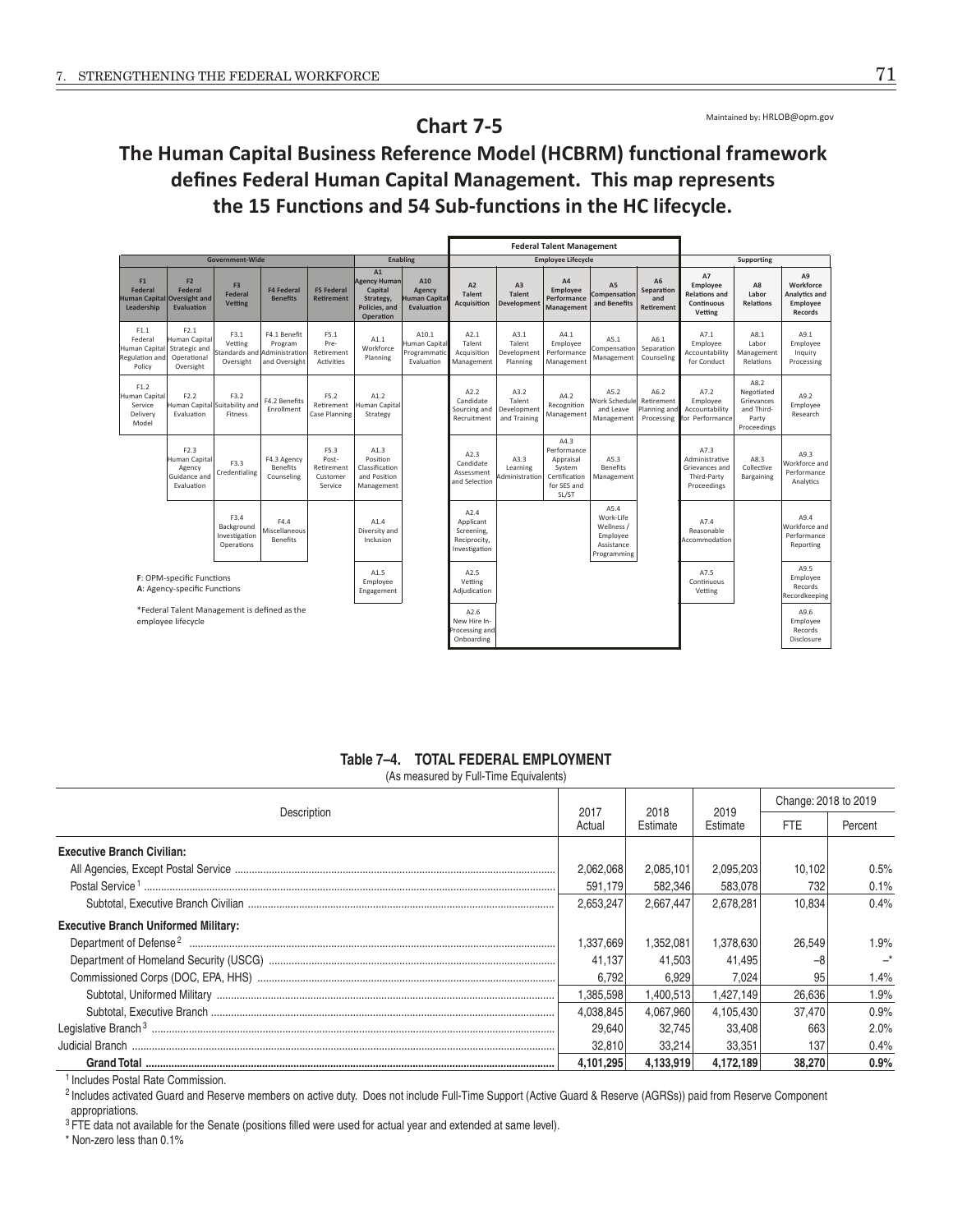



**Source:** Merit Systems Protection Board

fined benefit plan, so that employees and their employing agency pay an equal share of the employee's annuity cost; and reducing or eliminating cost of living adjustments for existing and future retirees. Increased employee annuity contributions would be phased in at a rate of one percent per year. Also carried forward from the 2018 Budget are proposals to base annuity calculations on employees' "High-5" salary years instead of their "High-3" salary years (a common private sector practice), and the elimination of the FERS Special Retirement Supplement for those employees who retire before their Social Security eligibility age.

This Budget further proposes to modify the "G" fund, an investment vehicle available only through the Thrift Savings Plan (TSP), the defined contribution plan for Federal employees. G fund investors benefit from receiving a medium-term Treasury Bond rate of return on what is essentially a short-term security.

The Budget would instead base the G-fund yield on a short-term T-bill rate. The TSP, one of the largest defined contribution plans in the world, is popular among Federal employees, who appreciate having a pre-tax investment vehicle with low administrative costs and employer matching contributions. The TSP is also taxpayer-friendly, since the program has no unfunded liabilities. In contrast, the Civil Service Retirement and Disability Fund, the Federal defined benefit programs' trust fund, operates like Social Security; it has large, unfunded liabilities backed only by Government IOUs. The TSP is a particularly attractive benefit to young, mobile workers not intending to make a career of Federal service. The Budget, therefore, funds a study to explore the potential benefits, including the recruitment benefit, of creating a defined-contribution only annuity benefit for new Federal workers, and those desiring to transfer out of the existing hybrid system.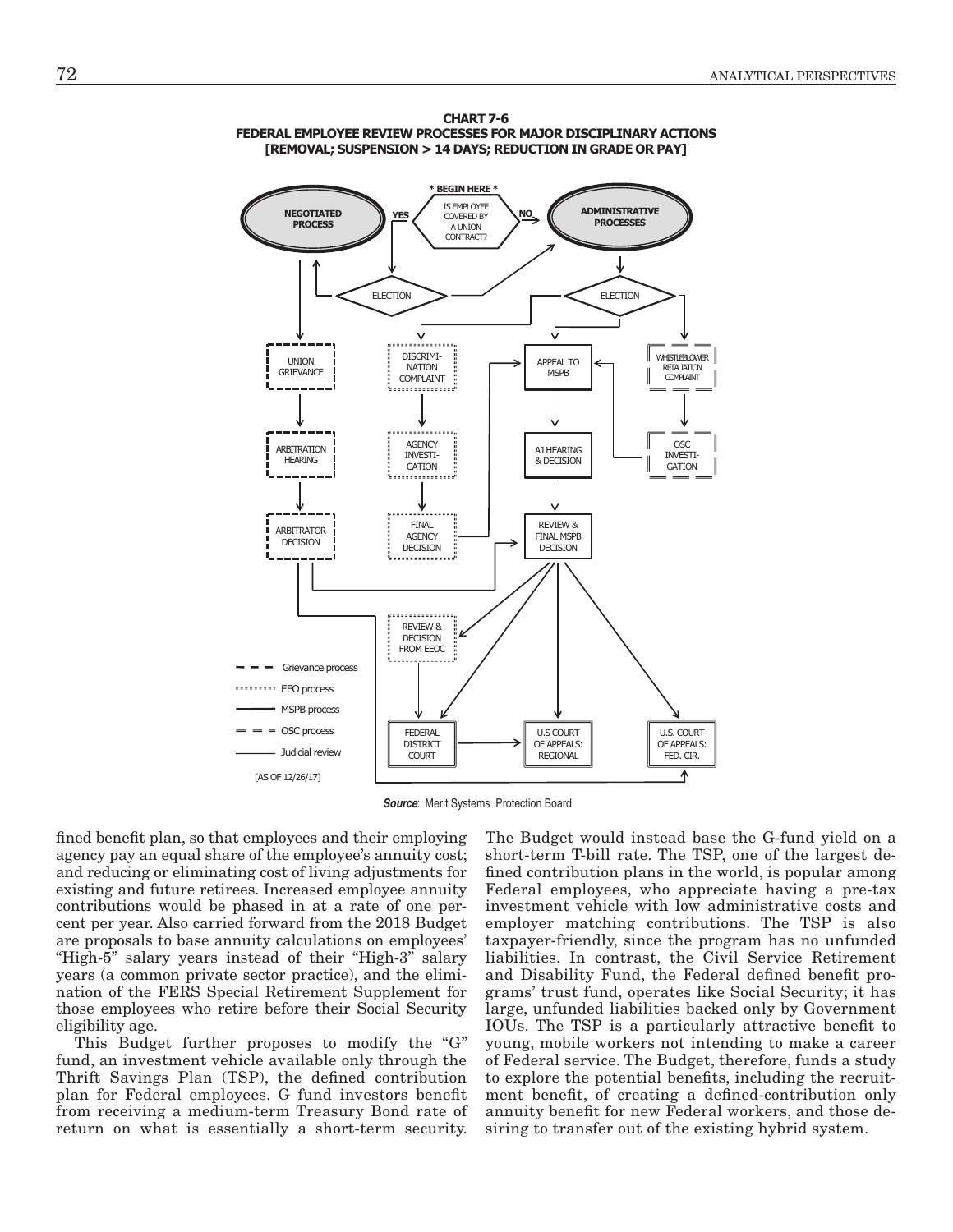Federal employee sick and annual leave benefits are also disproportionate to the private sector. All Federal employees receive 10 paid holidays and up to 13 sick days annually, as well as 13 to 26 vacation days, depending on tenure. This Budget proposes to transition the existing civilian leave system to a model that has worked well in the private sector, which is to grant employees maximum flexibility by combining all leave into one paid time off category. This would reduce total leave days, while adding a short term disability insurance policy to protect employees who experience a serious medical situation.

Across the board pay increases have long-term fixed costs, yet fail to address existing pay disparities, or target mission critical recruitment and retention goals. The Administration therefore proposes a pay freeze for Federal civilian employees for 2019. This Administration believes in pay for performance. The existing Federal salary structure rewards longevity over performance. This is most evident in the tenure-based "step-increase" promotions that whitecollar workers receive on a fixed, periodic schedule without regard to whether they are performing at an exceptional level or merely passable (they are granted 99.7 percent of the time). The Budget proposes to slow the frequency of these step increases, while increasing performance-based pay for workers in mission-critical areas.

Separately, the Budget proposes \$50 million for a centrally-managed fund to finance innovative approaches to meeting critical recruitment, retention and reskilling needs across the Government. The President's Management Council would designate a board of Federal officials to manage the fund, which would review and select from among agency and cross-agency proposals to pilot innovative and cost-effective ways to strengthen the workforce, to meet future workforce challenges, and to evaluate the impacts in a manner that best informs future policies.

## Fixing Hiring and Employee Relations

Federal jobs can take more than a year to fill. The job announcements remain a confusing cipher to applicants. The hiring process – which includes at least 14 steps – is cumbersome and frustrating for Federal hiring managers. As the nature of work changes, the Federal Government requires more term employees. Many individuals are interested in public service but not seeking a career in the civil service. Existing Federal hiring rules make term hiring as difficult as hiring a permanent employee.

Another major hindrance to timely hiring is a massive security investigation inventory. The Administration inherited a significant and growing inventory of background investigations for Federal employment and security clearances. The inventory grew from a steady-state of about 190,000 cases in August 2014 to more than 722,000 by August of last year. It currently stands at more than 706,000. The inventory creates dramatic delays in the hiring process across Government, especially those agencies in need of personnel with a security clearance. Beyond the immediate problem, fundamental reform of the background investigation process is necessary, to both increase efficiency and reduce costs.

Federal Agencies face challenges in effectively implementing information technology (IT) workforce planning and defining cybersecurity staffing needs. Execution of the National Initiative for Cybersecurity Education coding structure is expected to identify critical cyber needs by the end of 2018. IT and cybersecurity recruitment and retention initiatives will continue to focus on mitigation of critical skill gaps and retaining current IT and cybersecurity talent. The Government will experiment in finding new ways to hire the necessary cyber workforce.

As agencies implement new technology and processes, the Administration will invest in reskilling the workforce to meet current needs. Employees who perform transactional work that is phased out can shift to working more directly with customers or on more complex and strategic issues. Current employees can shift from legacy positions into emerging fields in which the Government faces shortages, including data analysis, cybersecurity and other IT disciplines.

Another area of focus is the Senior Executive Service (SES), the roughly 7,000 high-ranking Federal managers who hold many of the most responsible career positions in the Government. SES members are disproportionately retirement-eligible. The Administration is continuing efforts to modernize policies and practices governing the SES, including creating a more robust and effective SES succession pipeline, which could include more recruitment outreach into the private sector.

Many new Federal employees still have paper copies of onboarding documents printed and stored. Employees who move between agencies need to have personnel data, such as basic identifiers or health benefits elections manually re-entered. Electronic personnel files contain scanned copies of old documents, as opposed to being truly digital and interoperable between agencies. The Administration, however, is creating a single electronic identifier for employees that follows them throughout their career and will enable agencies to advance their use of data-driven human resources decisions.

At the end of their careers, a long-standing backlog in Federal retirement claims processing remains an inconvenience to Federal retirees. Paper personnel files on individual employees are maintained in a facility housed in a Pennsylvania mine with 28,000 filing cabinets. Retirement claims may require manual intervention or labor-intensive calculations.

Federal employer-employee relations activities currently consume considerable management time and taxpayer resources, and may negatively impact efficiency, effectiveness, cost of operations, and employee accountability and performance. About 60 percent of Federal employees belong to a union. Federal statute defines the parameters of collective bargaining, which are different than those in the private sector and State or local governments. Federal employees are not allowed to strike and unions must represent all eligible employees regardless of paid membership. Fewer items are negotiable than in the private sector. Yet, collective bargaining contracts can have a significant impact on agency performance, workplace productivity, and employee satisfaction. The Administration